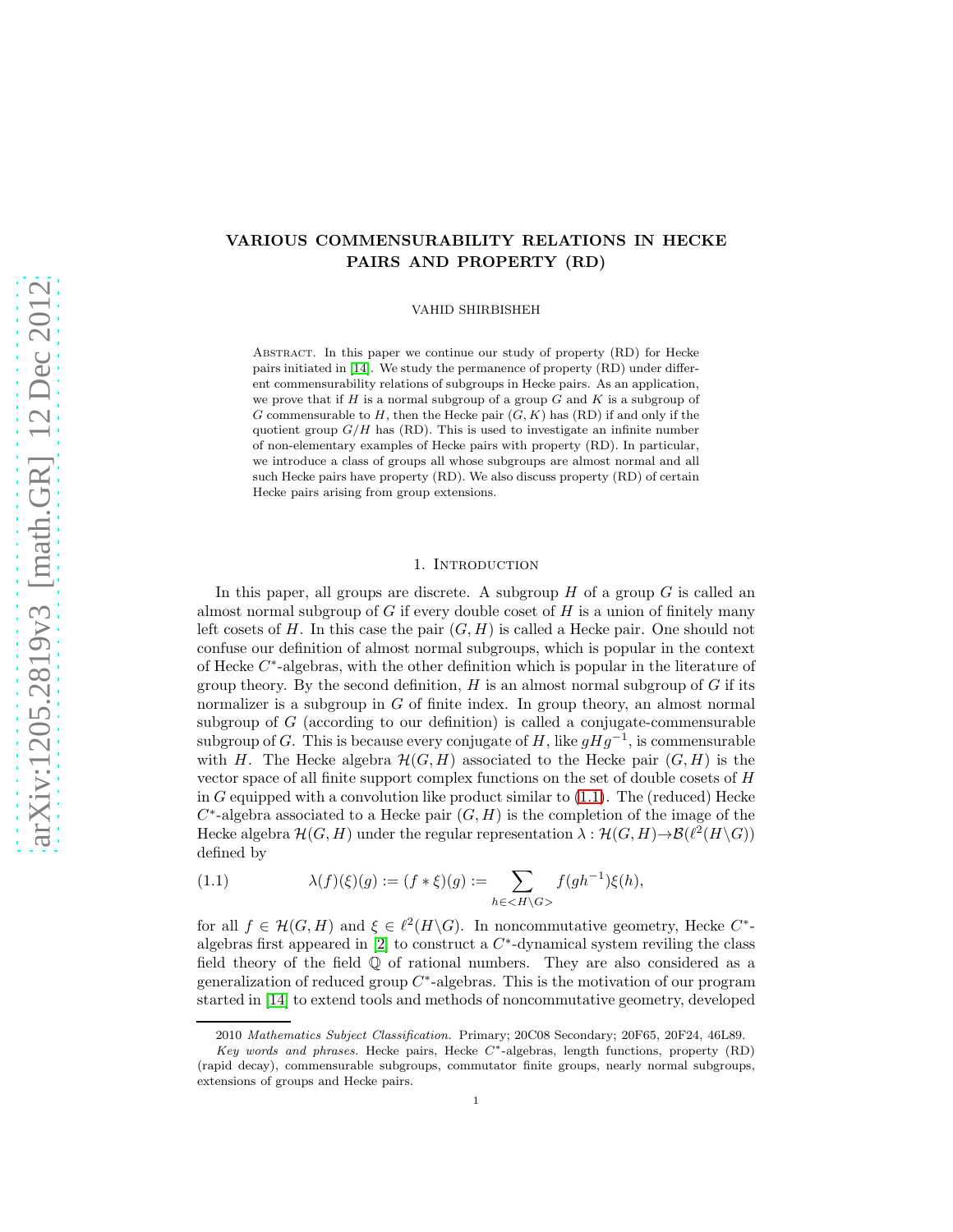originally for reduced group  $C^*$ -algebras, to the more general setting of Hecke  $C^*$ algebras. In [\[14\]](#page-13-0), we defined property (RD) for Hecke pairs, (see Definition [1.3](#page-2-0) below), and studied a class of examples of Hecke pairs with this property. We also showed that when a Hecke pair possesses property (RD), the algebra of rapidly decreasing functions is a smooth subalgebra of the associated Hecke  $C^*$ -algebra, in other words, it is dense and stable under holomorphic functional calculus of the Hecke C ∗ -algebra. In this paper we continue our study of property (RD) for Hecke pairs. We refer the reader to [\[14,](#page-13-0) [15\]](#page-13-2) for basic definitions, notations and results, where we also explained why property (RD) is important for developing noncommutative geometry over Hecke C<sup>\*</sup>-algebras. In order to give a big picture of our work in the present paper, we need to differ between different types of commensurability between groups and subgroups.

- **Definition 1.1.** (i) Two subgroups  $H$  and  $K$  of a group  $G$  are called commensurable if there exists some  $g \in G$  such that  $H \cap gKg^{-1}$  is a finite index subgroup of both  $H$  and  $K$ . The subgroups  $H$  and  $K$  are called strongly commensurable if  $H \cap K$  has finite index in both H and K.
	- (ii) Two groups  $G_1$  and  $G_2$  are called weakly commensurable if they have subgroups  $H_1 \n\leq G_1$  and  $H_1 \n\leq G_1$  of finite index such that  $H_1$  and  $H_2$  are isomorphic.

We note that all the above three different definitions of commensurability relations have appeared in literatures under the same name, see for example [\[5,](#page-13-3) [7,](#page-13-4) [9,](#page-13-5) [13\]](#page-13-6), and the terms "weakly" and "strongly" are temporary terminologies used in this paper. For another definition of commensurability see Definition 11.42 of [\[10\]](#page-13-7), which is equivalent to weak commensurability. The notion of strong commensurability and almost normal subgroups are closely related. Let  $H$  be a subgroup of a group G. The commensurator of  $H$  in  $G$  is the set

 $\tilde{H} := \{ g \in G; H \text{ and } gHg^{-1} \text{ are strongly commensurable} \},\$ 

which happens to be a subgroup of  $G$ , [\[13\]](#page-13-6). It follows immediately from the definition that H is almost normal in G if and only if  $H = G$ .

It is easily seen that all the above commensurability relations are equivalence relations and it is desirable to investigate the behavior of different properties of groups or pairs of groups and subgroups (such as Hecke pairs) under these equivalences. In this respect, so far, the following theorem was proved in [\[6\]](#page-13-8).

<span id="page-1-1"></span>Theorem 1.2. *(Paul Jolissaint) Property (RD) is invariant under weak commensurability of groups.*

*Proof.* Let H be a subgroup of a group G of finite index. It is enough to show that G has  $(RD)$  if and only if H has  $(RD)$ . These implications were proved in Proposition 2.1.1 and Proposition 2.1.5 of [\[6\]](#page-13-8).  $\Box$ 

In this paper we study the invariance of property (RD) under different commensurability relations between subgroups in Hecke pairs. Our main result is Theorem [2.2](#page-3-0) which asserts that if  $(G, H)$  is a Hecke pair with  $(RD)$  with respect to a length function  $L$  and if  $K$  is a subgroup of  $G$  strongly commensurable with  $H$  such that

<span id="page-1-0"></span>(1.2) 
$$
K \subseteq N_L := \{ g \in G; L(g) = 0 \},
$$

then the Hecke pair  $(G, K)$  has  $(RD)$  with respect to L. The above theorem is extended to the case that  $H$  and  $K$  are commensurable subgroups of  $G$  in Corollary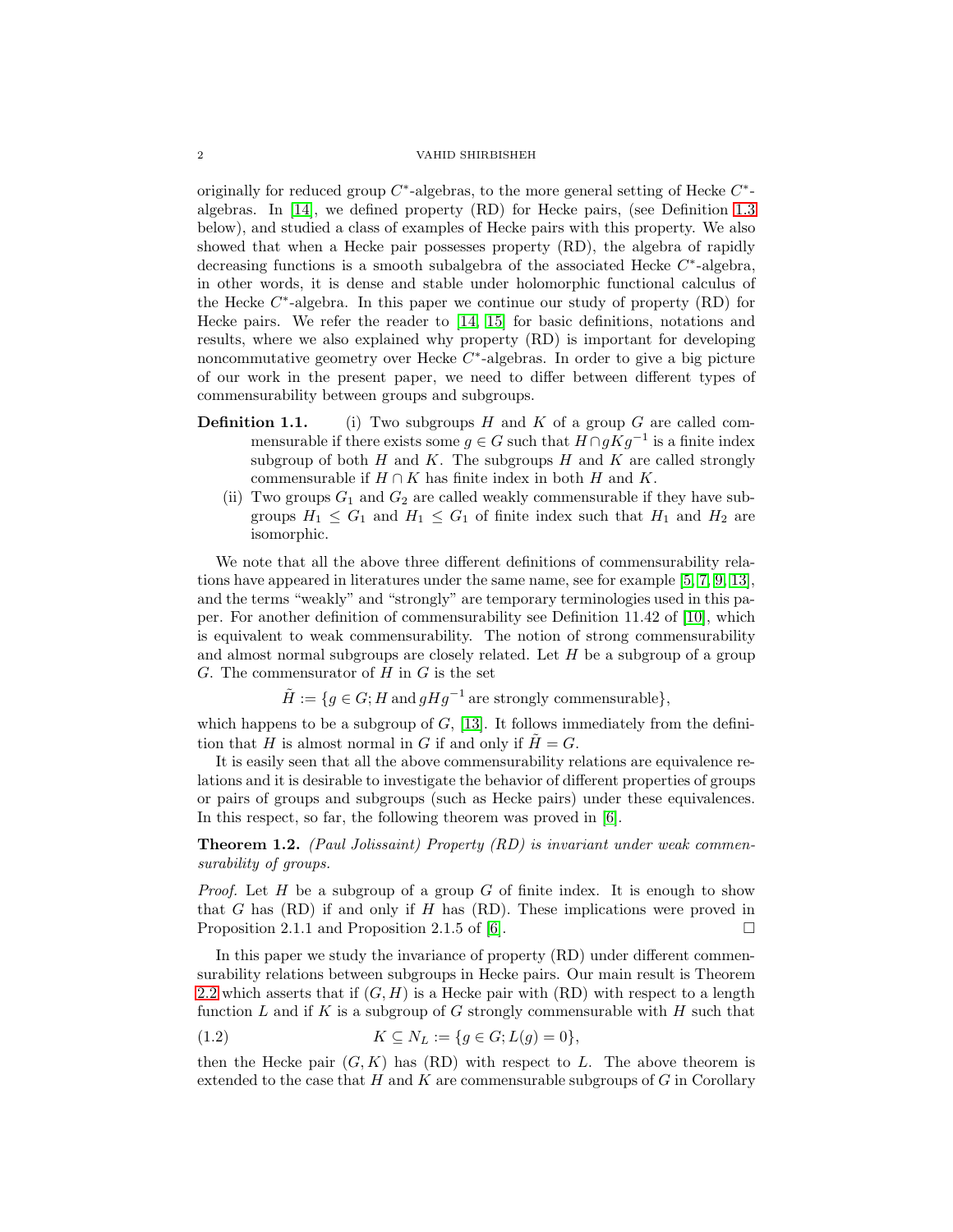[2.14.](#page-8-0) By assuming that one of the subgroups  $H$  or K is normal in  $G$ , one can drop the above condition, [\(1.2\)](#page-1-0), about the length function. Therefore, in Corollary [2.5,](#page-6-0) it is shown that if  $H$  is normal and  $K$  is commensurable to  $H$ , then the quotient group  $G/H$  has (RD) if and only if the Hecke pair  $(G, K)$  has (RD). In Proposition [2.11,](#page-7-0) we show how group homomorphisms with finite kernels can be used to pull back property (RD). A similar result about pushing forward property (RD) by surjective homomorphisms is proved in Proposition [2.15.](#page-8-1) The proof of Theorem [1.2](#page-1-1) relies on the behavior of property (RD) in group extensions. Therefore, to extend this result to the framework of Hecke pairs, we study certain Hecke pairs coming from group extensions as well as the conditions which imply property (RD) for this Hecke pairs in Section [3.](#page-9-0) So far all examples of Hecke pairs with (RD) discussed in [\[14\]](#page-13-0) were restricted to those Hecke pairs  $(G, H)$  that G has (RD) and H is a finite subgroup of G. The above results can be applied to prove property (RD) for Hecke pairs  $(G, H)$  which H is an infinite almost normal subgroup of G. For example, we find a class of groups all whose subgroups are almost normal and all such Hecke pairs have (RD). Another class of examples of Hecke pairs is also given in Example [2.10.](#page-7-1)

We conclude this section with recalling some notations. Let  $H$  be a subgroup of a group G, the index of H in G is denoted by  $|G : H|$ . For  $q \in G$ , the number of left (resp. right) cosets of H in the double coset  $HqH$  is denoted by  $L(q)$ (resp.  $R(g)$ ). Therefore H is almost normal in G if  $L(g) < \infty$  for all  $g \in G$ (or equivalently,  $R(g) < \infty$  for all  $g \in G$ ). We have  $L(g) = |H : H \cap gHg^{-1}|$ and  $R(g) = |H : H \cap g^{-1}Hg|$ , and so  $L(g) = R(g^{-1})$ , see Page 170 of [\[17\]](#page-13-9). The reader should be careful as we use the symbol  $L$  for length functions too. The set of all double cosets of a Hecke pair  $(G, H)$  is denoted by  $G//H$ . An arbitrary set of representatives of right cosets (resp. double cosets and left cosets) of H in G is denoted by  $\langle H \rangle G >$  (resp.  $\langle G \rangle / H >$  and  $\langle G \rangle / H >$ ). The vector space of all complex functions on the set  $H\backslash G$  of right cosets with finite support is denoted by  $\mathbb{C}(H\backslash G)$ . The subsets of non-negative real functions in  $\mathcal{H}(G,H)$ ,  $\mathbb{C}(H\backslash G)$ , and  $\mathbb{C}G$  are denoted by  $\mathcal{H}_+(G,H)$ ,  $\mathbb{R}_+(H\backslash G)$ , and  $\mathbb{R}_+(G)$ , respectively. A length function on a Hecke pair  $(G, H)$  is a length function L on G such that  $H \subseteq N_L := \{g \in G; L(g) = 0\}.$  It follows from this latter condition that L is constant on each double coset. Thus, for every non-negative real number  $r$ , we are allowed to define

$$
B_{r,L}(G,H) := \{ HgH \in G//H >; L(g) \le r \}.
$$

We also denote similar sets in  $\langle H \rangle G$  and G by  $B_{r,L}(H \rangle G)$  and  $B_{r,L}(G)$ , respectively. For  $f \in \mathcal{H}(G, H)$ , the operator norm of  $\lambda(f)$  is denoted by  $\|\lambda(f)\|$ and, for  $s \geq 0$ , the weighted  $\ell^2$ -norm of f with respect to L is defined by

$$
\|f\|_{s,L}:=\left(\sum_{g\in } \mid f(g)\mid^2 (1+L(g))^{2s}\right)^{\frac{1}{2}}
$$

.

For  $f \in \mathbb{C}(H \backslash G)$  or  $f \in \mathcal{H}(G, H)$ , the norm of f in  $\ell^2(H \backslash G)$  is denoted by  $||f||_2$ .

<span id="page-2-0"></span>**Definition 1.3.** Let L be a length function on a Hecke pair  $(G, H)$ . We say  $(G, H)$ has property  $(RD)$  with respect to L if following equivalent conditions hold:

(i) There are positive real numbers  $C$  and  $s$  such that the Haagerup inequality;

$$
(1.3) \t\t\t\t \|\lambda(f)\| \le C \|f\|_{s,L}
$$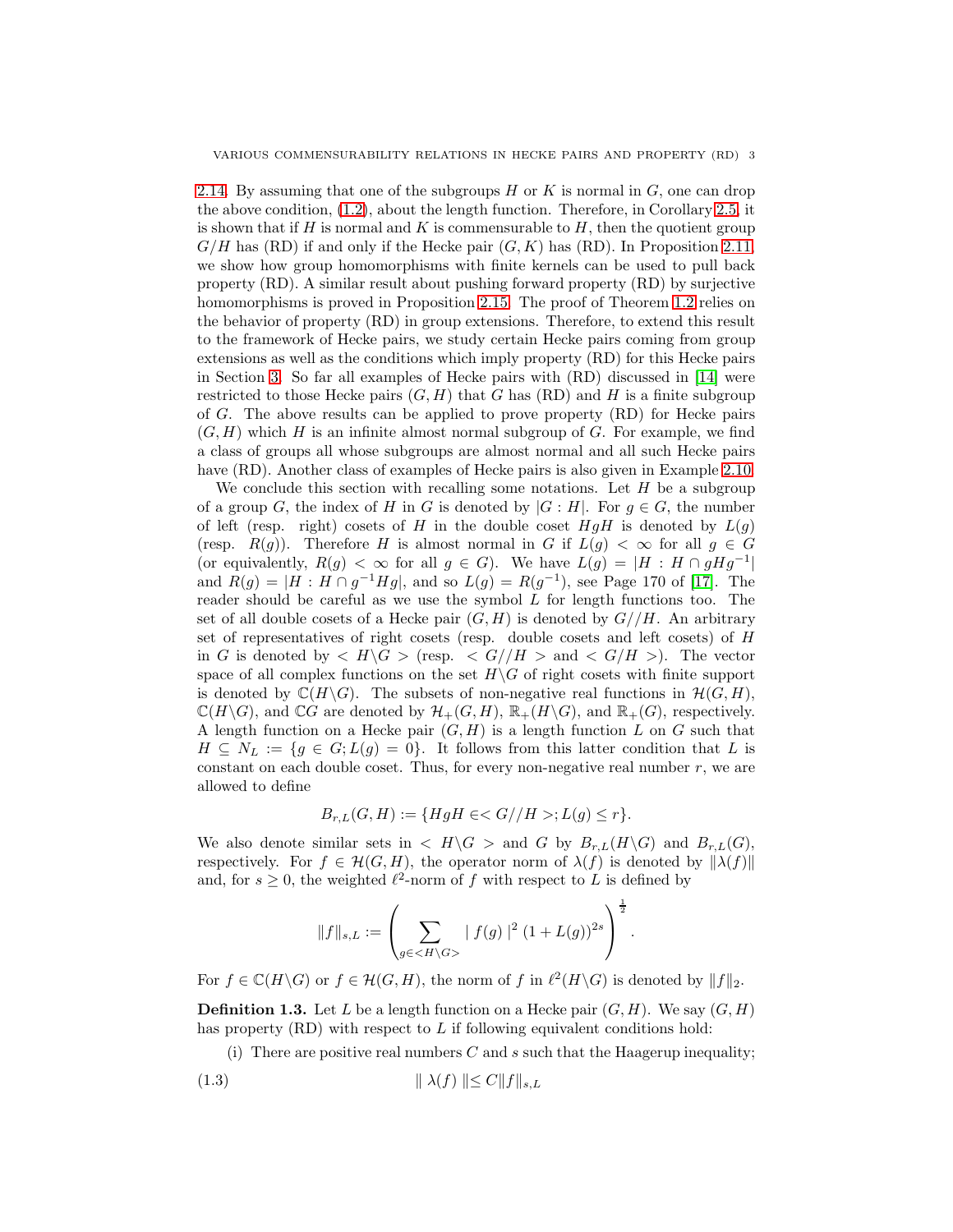holds for all  $f \in \mathcal{H}(G,H)$ .

(ii) There exists a polynomial P such that for any  $r > 0$ ,  $f \in \mathcal{H}_+(G, H)$  so that supp $f \subseteq B_{r,L}(G,H)$ , and  $k \in \mathbb{R}_+(H\backslash G)$ , we have

(1.4) 
$$
||f * k||_2 \leq P(r)||f||_2||k||_2.
$$

Item (i) in the above is the original definition of property (RD). The equivalence of these conditions was shown in Proposition 2.10 of [\[14\]](#page-13-0). Let  $L_1$  and  $L_2$  be two length functions on some Hecke pair. We say  $L_1$  dominates  $L_2$  if there exist positive real numbers a, b such that  $L_2 \leq aL_1+b$ . The length functions  $L_1$  and  $L_2$  are called equivalent if they dominate each other.

**Remark 1.4.** If a Hecke pair has  $(RD)$  with respect to a length function L it has  $(RD)$  with respect to all length functions dominating  $L$ , in particular those which are equivalent to L.

## 2. Property (RD) and commensurable subgroups of Hecke pairs

**Remark 2.1.** If H and K are two commensurable subgroup of G and H is almost normal, then  $gKg^{-1}$  is almost normal in G for some  $g \in G$ , see Page 170 of [\[17\]](#page-13-9), and this implies that  $K$  is almost normal in  $G$ .

<span id="page-3-0"></span>Theorem 2.2. *Let* H *and* K *be two strongly commensurable and almost normal subgroups of a group* G. If there exists a length function L on G such that  $H, K \subseteq$ NL*, then the Hecke pair* (G, H) *has (RD) with respect to* L *if and only if the Hecke pair*  $(G, K)$  *has*  $(RD)$  *with respect to L.* 

*Proof.* By replacing K with  $K \cap H$ , without loss of generality, we can assume K is a subgroup of  $H$  of finite index  $n$ .

Suppose  $(G, K)$  has  $(RD)$  with respect to L and P is the polynomial appearing in Definition [1.3.](#page-2-0) Let  $f \in \mathcal{H}_+(G,H)$  with supp $f \subseteq B_{r,L}(G,H)$  and let  $k \in \mathbb{R}_+(H\backslash G)$ . We define  $k \in \mathbb{R}_+(K\backslash G)$  (resp.  $\hat{f} \in \mathcal{H}_+(G,K)$ ) by  $\hat{k}(x) = \hat{k}(Kx) := k(Hx) = k(x)$ (resp.  $\tilde{f}(x) = \tilde{f}(KxK) := f(HxH) = f(x)$ ) for all  $x \in G$ . One notes that  $\tilde{f} \in B_{r,L}(G, K)$ . On the other hand, since every right coset of H is the disjoint union of exactly  $n$  right cosets of  $K$ , we have

$$
\|\tilde{k}\|_2^2 = n \|k\|_2^2, \quad \text{and} \quad \|\tilde{f}\|_2^2 = n \|f\|_2^2,
$$

where the norms are taken in  $\ell^2(K\backslash G)$  and  $\ell^2(H\backslash G)$ , accordingly. If  $Hx =$  $\bigcup_{i=1}^n Kx_i$  (which implies that  $k(x) = \tilde{k}(x_i)$  for all  $i = 1, \dots, n$ ), then  $yx^{-1} \in$  $\bigcup_{i=1}^{n} yx_i^{-1}KH = \bigcup_{i=1}^{n} yx_i^{-1}H$ , and so  $Hyx^{-1} \subseteq \bigcup_{i=1}^{n} Hyx_i^{-1}H$ . This means  $f(yx^{-1}) = \tilde{f}(yx_i^{-1})$  for all  $i = 1, \dots, n$ . Hence, we have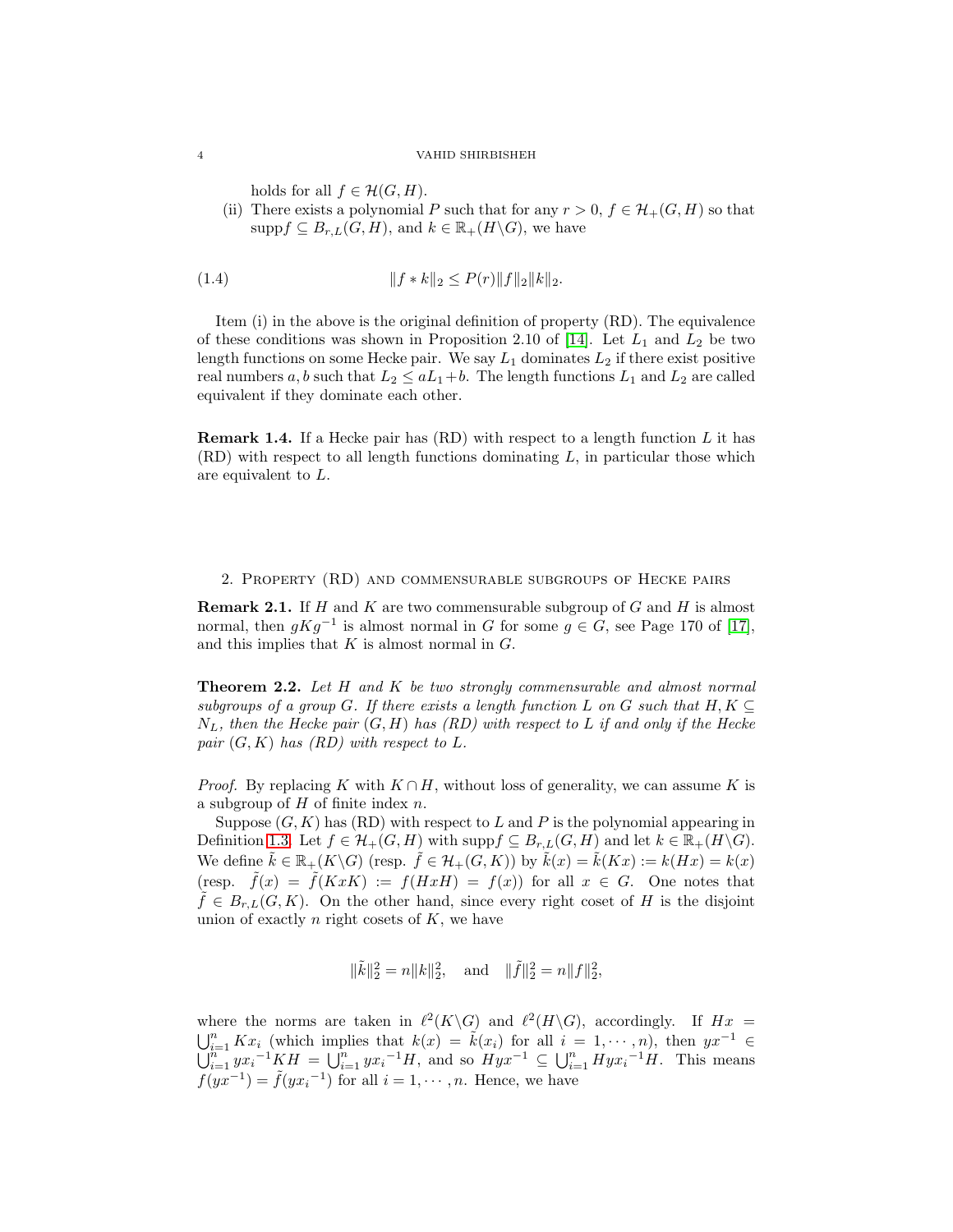VARIOUS COMMENSURABILITY RELATIONS IN HECKE PAIRS AND PROPERTY (RD) 5

$$
\begin{split}\n\|\tilde{f} * \tilde{k}\|_{2}^{2} &= \sum_{y \in \langle K \setminus G \rangle} \left( \sum_{x \in \langle K \setminus G \rangle} \tilde{f}(yx^{-1})\tilde{k}(x) \right)^{2} \\
&= \sum_{y \in \langle K \setminus G \rangle} \left( \sum_{x \in \langle H \setminus G \rangle} \left[ \sum_{i=1, Hx = \bigcup_{i=1}^{n} Kx_{i}} \tilde{f}(yx_{i}^{-1})\tilde{k}(x_{i}) \right] \right)^{2} \\
&= \sum_{y \in \langle K \setminus G \rangle} \left( \sum_{x \in \langle H \setminus G \rangle} nf(yx^{-1})k(x) \right)^{2} \\
&= \sum_{y \in \langle K \setminus G \rangle} n^{2}(f * k(y))^{2} \\
&= n^{3} \|f * k\|_{2}^{2}.\n\end{split}
$$

Now, we compute  $||f * k||_2^2 = \frac{1}{n^3} ||\tilde{f} * \tilde{k}||_2^2 \le \frac{1}{n^3} P(r)^2 ||\tilde{f}||_2^2 ||\tilde{k}||_2^2 \le \frac{1}{n} P(r)^2 ||f||_2^2 ||k||_2^2.$ Thus  $(G, H)$  has  $(RD)$  with respect to L.

Conversely, assume  $(G, H)$  has  $(RD)$  with respect to L and let P be the poly-nomial in Definition [1.3.](#page-2-0) Let  $\{h_1, \dots, h_n\}$  be a complete set of representatives of right cosets of K in H. For  $f \in \mathcal{H}_+(G,K)$  with supp $f \subseteq B_{r,L}(G,K)$ , define  $\bar{f} \in \mathcal{H}_+(G,H)$  by  $\bar{f}(x) = \bar{f}(HxH) := \sum_{i,j=1}^n f(Kh_ixh_jK) = \sum_{i,j=1}^n f(h_ixh_j)$  for all  $x \in G//H$ . For  $m \in \mathbb{N}$ , let  $c(m)$  be the least constant for which  $\left(\sum_{i=1}^{m} a_i\right)^2 \leq$  $c(m) \sum_{i=1}^{m'} a_i^2$  for all  $a_i \geq 0$ . One computes

$$
\|\bar{f}\|_2^2 = \sum_{x \in \langle H \setminus G \rangle} \left( \sum_{i,j=1}^n f(h_i x h_j) \right)^2
$$
  
 
$$
\leq c(n^2) \sum_{x \in \langle H \setminus G \rangle} \sum_{i,j=1}^n (f(h_i x h_j))^2
$$
  
 
$$
\leq n^2 c(n^2) \|f\|_2^2,
$$

where the last inequality follows from the fact that every right coset of  $K$  appears at least once and at most  $n^2$  times in the last summation. For  $k \in \mathbb{R}_+(K\backslash G)$ , define  $\bar{k} \in \mathbb{R}_+(H \backslash G)$  by  $\bar{k}(g) = \bar{k}(gH) := \sum_{i=1}^n k(Kh_i g) = \sum_{i=1}^n k(h_i g)$ . A similar computation as above shows that  $\|\bar{k}\|_2^2 \leq nc(n)\|k\|_2^2$ . We also note that  $f \leq \tilde{f}$  and  $k \leq \tilde{k}$ . Therefore, for every  $g \in K \backslash G >$ , we have  $f * k(g) =$  $\sum_{x \in \langle K \setminus G \rangle} f(gx^{-1})k(x) \leq \sum_{x \in \langle K \setminus G \rangle} \tilde{f}(gx^{-1})\tilde{k}(x) = \tilde{f} * \tilde{k}(g)$ . Hence

$$
||f * k||_2^2 \le ||\tilde{f} * \tilde{k}||_2^2
$$
  
=  $n^3 ||\bar{f} * \bar{k}||_2^2$   
 $\le n^3 P(r)^2 ||\bar{f}||_2^2 ||\bar{k}||_2^2$   
 $\le n^6 c(n)c(n^2)P(r)^2 ||f||_2^2 ||k||_2^2.$ 

This shows that  $(G, K)$  has  $(RD)$  with respect to L and completes the proof.  $\square$ 

The proof of this theorem is a modification of the proof of Theorem 2.11 of [\[14\]](#page-13-0). The only weakness of the above theorem is that it assumes the existence of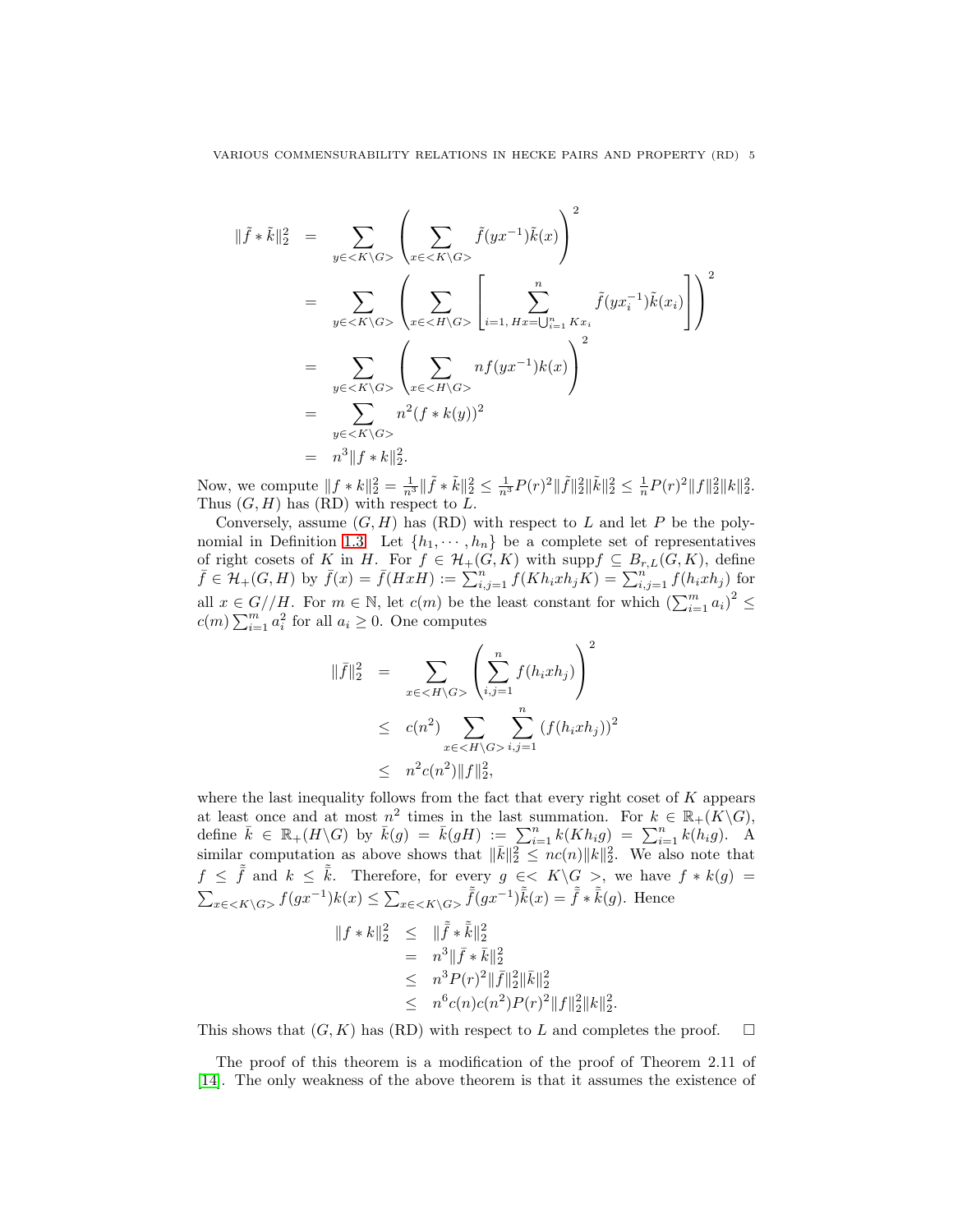the length function L such that  $H, K \subseteq N_L$ . This difficulty can be resolved when one of the subgroups  $H$  or  $K$  is normal in  $G$ . First we need some basics about extensions of groups.

<span id="page-5-2"></span>**Remark 2.3.** Let H be a normal subgroup of G and set  $Q := G/H$ . Then we can consider  $G$  as the extension of  $Q$  by  $H$ ;

<span id="page-5-1"></span>(2.1) 
$$
1 \longrightarrow H \longrightarrow G \xrightarrow{\pi} Q \longrightarrow 1.
$$

As it was explained at the beginning of Section 2 of [\[6\]](#page-13-8), one equips  $H \times Q$  with the multiplication defined by the formula

<span id="page-5-0"></span>
$$
(2.2) (h_1, x_1)(h_2, x_2) := (h_1 \rho(x_1)(h_2) f(x_1, x_2), x_1 x_2), \forall (h_1, x_1), (h_2, x_2) \in H \times Q,
$$

where f and  $\rho$  are defined as follows: First, we fix a set-theoretic cross-section  $\sigma: Q \rightarrow G$  of  $\pi$  such that  $\sigma(1_Q) = 1_G$ . Then we define  $f: Q \times Q \rightarrow H$  by  $f(x_1, x_2) :=$  $\sigma(x_1)\sigma(x_2)\sigma(x_1x_2)^{-1}$ . For every  $x \in Q$ ,  $\rho(x)$  is the automorphism of H defined by conjugation of  $\sigma(x)$ , that is  $\rho(x)(h) = \sigma(x)h\sigma(x)^{-1}$ . We also note that f and  $\rho$  are related as follows:

(2.3) 
$$
f(x_1, x_2)f(x_1x_2, x_3) = \rho(x_1)(f(x_2, x_3))f(x_1, x_2x_3)
$$

and

(2.4) 
$$
\rho(x_1)\rho(x_2) = Ad(f(x_1, x_2))\rho(x_1x_2),
$$

for all  $x_1, x_2, x_3 \in Q$ , where  $Ad(h)$  is the inner automorphism of H defined by h for all  $h \in H$ , i.e.  $Ad(h)(a) = hah^{-1}$  for all  $a \in H$ , see Page 104 of [\[4\]](#page-13-10). The multiplication defined by [2.2](#page-5-0) is associative and one easily checks that the inverse of an element  $(h, x) \in H \times Q$  with respect to this multiplication is given by the following formula:

<span id="page-5-4"></span>(2.5) 
$$
(h,x)^{-1} = (\sigma(x)^{-1}h^{-1}\sigma(x^{-1})^{-1},x^{-1}).
$$

Then the map  $H \times Q \rightarrow G$  defined by  $(h, x) \mapsto h\sigma(x)$  is a group isomorphism. Since our decomposition of G depends on  $\sigma$ , we denote the group  $H \times Q$  by  $G_{\sigma}$ .

<span id="page-5-3"></span>Lemma 2.4. *Let* H *be a normal subgroup of a group* G *and let* K *be a subgroup of* G *which is commensurable with* H*. If* L *is a length function on either the Hecke* pair  $(G, H)$  or the Hecke pair  $(G, K)$ , then there exists a length function  $L'$  on  $G$ *equivalent with*  $L$  *such that*  $N_{L'}$  *contains both*  $H$  *and*  $K$ *.* 

*Proof.* One notes that  $K$  and  $H$  are strongly commensurable, because  $H$  is normal in G. As the first case, assume that  $K \subseteq N_L$ . We consider the group extension [\(2.1\)](#page-5-1) and constructions described in Remark [2.3.](#page-5-2) Using the isomorphism  $G_{\sigma}$  =  $H \times Q \rightarrow G$ , we consider L as a length function over  $G_{\sigma}$ . We define  $L' : G_{\sigma} \rightarrow [0, \infty)$  by  $(h, x) \mapsto L(1_H, x)$  for all  $(h, x) \in G_{\sigma}$ . One easily checks that L' is a length function on  $G_{\sigma}$ . One also notes that  $m := |H : H \cap N_L| < \infty$ . Let  $\langle (H \cap N_L) \rangle H \rangle =$  $\{(H \cap N_L)h_1, \cdots, (H \cap N_L)h_m\}$  and set  $M = \max\{L(h_i, 1_Q); 1 \le i \le m\}$ . Then, for all  $(h, x) \in G_{\sigma}$ , we have  $L(h, x) = L((h, 1_Q)(1_H, x)) \le L(h, 1_Q) + L(1_H, x) \le M +$  $L'(h,x)$  and similarly  $L'(h,x) - M \leq L(h,x)$ . Therefore L and L' are equivalent. It is also clear that  $H, K \subseteq N_{L'}$ .

As the second case, assume that  $H \subseteq N_L$ . By Remark 2.3 of [\[14\]](#page-13-0), L is constant on each left coset of  $H$ , so it can be considered as a length function on  $G/H$ . Since H and K are strongly commensurable the quotient group  $\frac{HK}{H}$  is a finite subgroup of  $G/H$ . It follows from Lemma 2.1.3 of [\[6\]](#page-13-8) that there exists a length function  $\tilde{L}$  on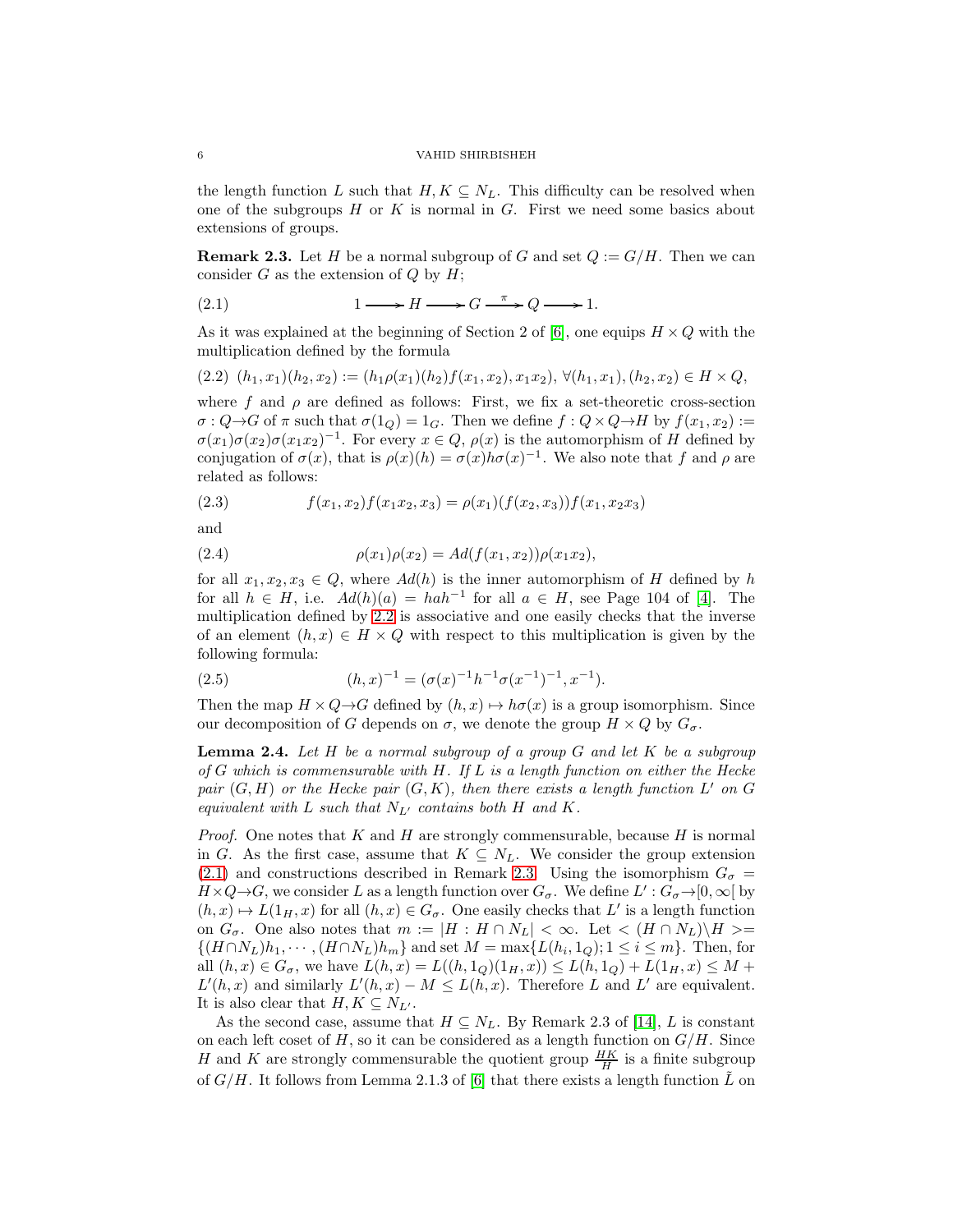$G/H$  equivalent to L such that  $\frac{HK}{H} \subseteq N_{\tilde{L}}$ . Define  $L': G \rightarrow [0, \infty[$  by  $L'(g) := \tilde{L}(gH)$ for all  $g \in G$ . The function L' is a length function on G equivalent to L and  $N_{L'}$ contains both H and K.

<span id="page-6-0"></span>Corollary 2.5. *Let* H *and* K *be two commensurable subgroups of a group* G *and let* H *be normal in* G*. Then the quotient group* G/H *has (RD) if and only if the Hecke pair* (G, K) *has (RD).*

*Proof.* Since property (RD) of  $G/H$  is the same as property (RD) of the Hecke pair  $(G, H)$ , the statement follows from Theorem [2.2](#page-3-0) and Lemma [2.4.](#page-5-3)

Now, using the above corollary, we are able to introduce a class of groups all whose subgroups are almost normal and every such Hecke pair has property (RD). First we need some definitions and results from group theory. Our main reference is the paper [\[11\]](#page-13-11) by B. H. Neumann.

**Definition 2.6.** Let H be a subgroup of a group G. The normal closure of H in G is the smallest normal subgroup of G containing H. It is denoted by  $H^G$ . H is called nearly normal in G if  $|H^G : H| < \infty$ .

The following classes of groups are important for our discussion.

**Definition 2.7.** Let  $G$  be a group.

- (i) It is called an FD-group or a commutator-finite group if its commutator (derived) subgroup,  $G'$ , is finite.
- (ii) It is called an FIZ-group if the group of inner automorphisms of  $G, Inn(G)$  $\frac{G}{Z(G)}$ , is finite, where  $Z(G)$  denotes the center of G.
- (iii) It is called an FC-group if all conjugacy classes of elements of  $G$  are finite or equivalently the centralizer of every element of  $G$  is a subgroup of finite index.

In the following theorem we summarize those results of [\[11\]](#page-13-11) that we need for our purpose.

Theorem 2.8. *(B. H. Neumann).*

- (i) *Every FIZ-group is an FD-group and every FD-group is an FC-group.*
- (ii) *In the class of finitely generated groups the converses of the above implications are also true. In other words, if* G *is a finitely generated FC-group, then it is an FIZ-group.*
- (iii) *Subgroups and quotients of an FD-group, (resp. FIZ-group), (resp. FCgroup) are FD-groups, (resp. FIZ-groups), (resp. FC-groups).*
- (iv) *A group* G *is an FD-group if and only if every subgroup of* G *is a nearly normal subgroup of* G*.*

The following corollary relates the above theorem to our discussion:

Corollary 2.9. *Let* G *be a finitely generated FD-group (or FIZ-group, or FC-group) and let* H *be a subgroup of* G*. Then the Hecke pair* (G, H) *has (RD).*

*Proof.* First we prove that every finitely generated FD-group  $\Gamma$  has (RD). By definition the commutator subgroup  $\Gamma'$  of  $\Gamma$  is finite. On the other hand,  $\Gamma/\Gamma'$  is a finitely generated abelian group and has (RD), because it is isomorphic to a direct product of finitely many cyclic (finite or infinite) groups which all have (RD), see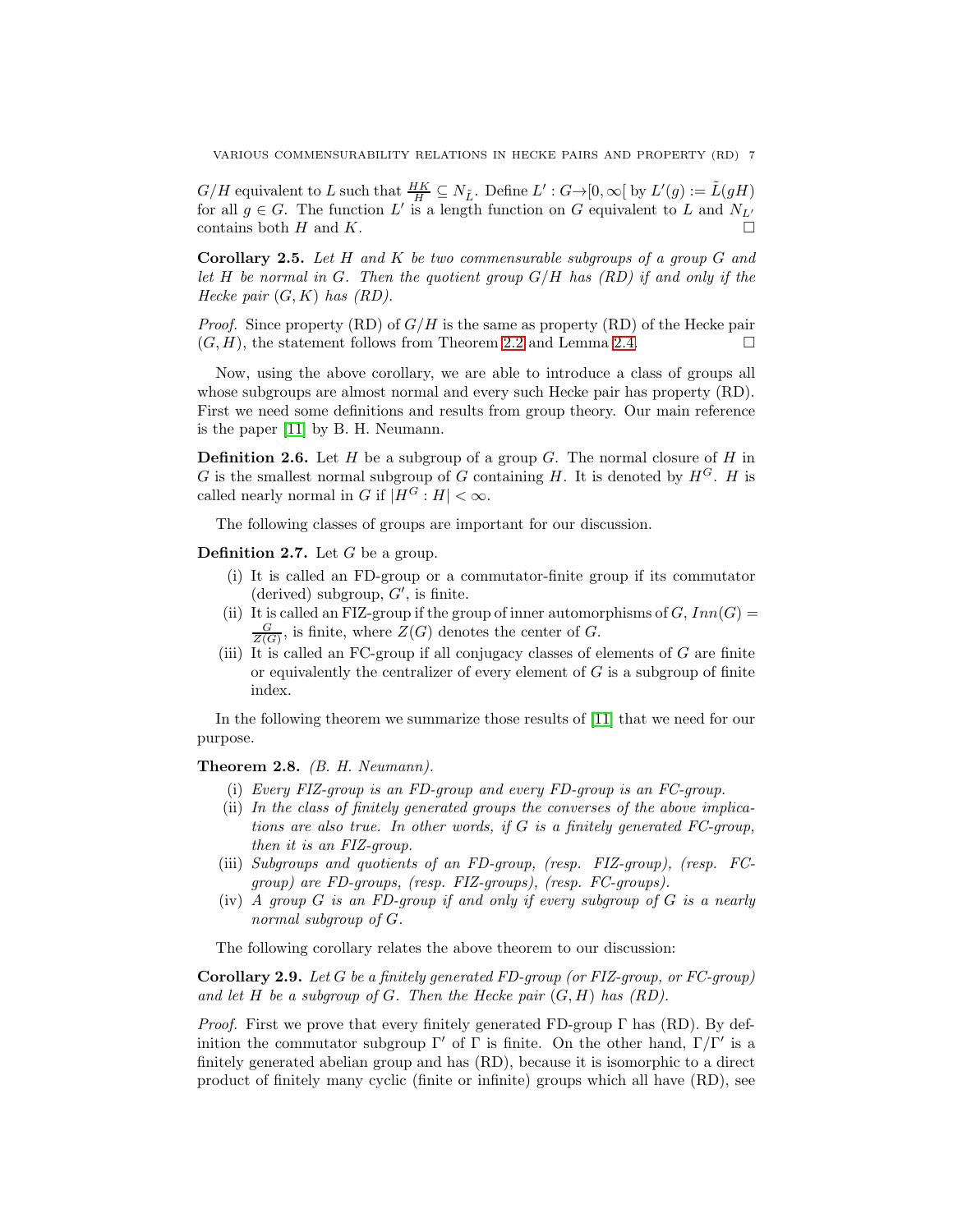Example 1.2.3 of [\[6\]](#page-13-8) and Example 2.8 of [\[14\]](#page-13-0). Therefore, by Proposition 2.1.4 of [\[6\]](#page-13-8) (or by Theorem [2.2\)](#page-3-0),  $\Gamma$  has (RD).

Let H be a subgroup of G then  $G/H^G$  is a finitely generated FD-group and so it has (RD). Now, since  $|H^G : H| < \infty$ ,  $H^G$  and H are strongly commensurable. Therefore, by Corollary [2.5,](#page-6-0) the Hecke pair  $(G, H)$  has  $(RD)$ .

One can use Corollary [2.5](#page-6-0) to construct more multifarious examples of Hecke pairs with property  $(RD)$ . We use the fact that if A and B are two groups, the kernel of the natural surjective homomorphism  $\pi : A * B \to A \times B$  is a free group generated by commutators [a, b] for all  $a \in A - \{1_A\}$  and  $b \in B - \{1_B\}$ , see Proposition 4 in Chapter 1 of [\[12\]](#page-13-12). Denote this kernel by  $R_{A,B}$ .

<span id="page-7-1"></span>**Example 2.10.** Pick two groups A and B having property (RD). Then the quotient group  $\frac{A*B}{R_{A,B}} \simeq A \times B$  has (RD). For any subgroup H of  $A*B$  commensurable with  $R_{A,B}$ , the Hecke pair  $(A*B, H)$  has (RD). There are basically two ways to construct subgroups like H commensurable with  $R_{A,B}$ . First, one can pick any finite subgroup of  $A \times B$ , say K, and consider its preimage in  $A * B$ . Clearly,  $\pi^{-1}(K)$  contains  $R_{A,B}$  as a finite index subgroup. Secondly, since  $R_{A,B}$  is a free group, for every integer n, one can define a surjective homomorphism  $R_{A,B} \rightarrow \mathbb{Z}/n\mathbb{Z}$  by mapping one of the generators to  $1 \in \mathbb{Z}/n\mathbb{Z}$  and mapping other generators to zero. The kernel of this homomorphism is a finite index subgroup of  $R_{A,B}$ . One should note that the subgroups of  $A * B$  commensurable with  $R_{A,B}$ , constructed in the above, are not necessary normal in  $A * B$ . Our discussion gives us a huge freedom to choose A and B and construct Hecke pairs with property (RD). Obviously, one can also apply our discussion to construct non-elementary Hecke pairs which do not have property (RD).

The rest of this section is devoted to show how one can pull back or push forward property (RD) using specific types of group homomorphisms.

<span id="page-7-0"></span>**Proposition 2.11.** Let  $\varphi$  :  $G_1 \rightarrow G_2$  be a group homomorphism whose kernel is *finite.* If  $H_2 \subseteq \varphi(G_1)$  *is an almost normal subgroup of*  $G_2$  *and the Hecke pair*  $(G_2, H_2)$  *has (RD), then the Hecke pair*  $(G_1, \varphi^{-1}(H_2))$  *has (RD).* 

*Proof.* It was shown in Page 170 of [\[17\]](#page-13-9) that  $H_1 := \varphi^{-1}(H_2)$  is almost normal in  $G_1$ . Assume  $(G_2, H_2)$  has (RD) with respect to a length function  $L_2$  and P is the polynomial in Definition [1.3.](#page-2-0) Define  $L_1 := L_2\varphi$ . Then  $L_1$  is a length function on the Hecke pair  $(G_1, H_1)$ . For  $f_1 \in \mathcal{H}_+(G_1, H_1)$  with  $\text{supp} f_1 \subseteq B_{r,L_1}(G_1, H_1)$ and  $k_1 \in \mathbb{R}_+(H_1 \backslash G_1)$ , define  $f_2 \in \mathcal{H}_+(G_2, H_2)$  by  $f_2(x) := f_1(y)$  if there exists some  $y \in G_1$  such that  $x = \varphi(y)$  and otherwise define  $f_2(x) := 0$ . Similarly define  $k_2 \in \mathbb{R}_+(H_2\backslash G_2)$ . Since  $Ker(\varphi) \subseteq H_1$ , the definition of  $f_2(x)$  and  $k_2(x)$  does not depend on the pre-image of  $x$  and they are well-defined. For instance, we check the invariance of  $f_2$  under multiplication of elements of  $H_2$  from left. For  $h_2 \in H_2$ , choose  $h_1 \in H_1$  such that  $\varphi(h_1) = h_2$ . Then, for all  $x \in \varphi(G_1)$ , if  $h_2 x = \varphi(y)$ , then  $x = \varphi(h_1^{-1}y)$  and so  $f_2(h_2x) = f_1(y) = f_1(h_1^{-1}y) = f_2(x)$  as claimed. It is also easy to see that  $\text{supp} f_2 \subseteq B_{r,L_2}(G_2, H_2)$ . We compute  $||f_2||_2^2 = \sum_{x \in \langle H_2 \setminus G_2 \rangle} (f_2(x))^2 =$  $\sum_{y \in \langle H_1 \setminus G_1 \rangle}(f_1(y))^2 = ||f_1||_2^2$  and similarly  $||k_2||_2^2 = ||k_1||_2^2$ . If  $x = \varphi(y)$  and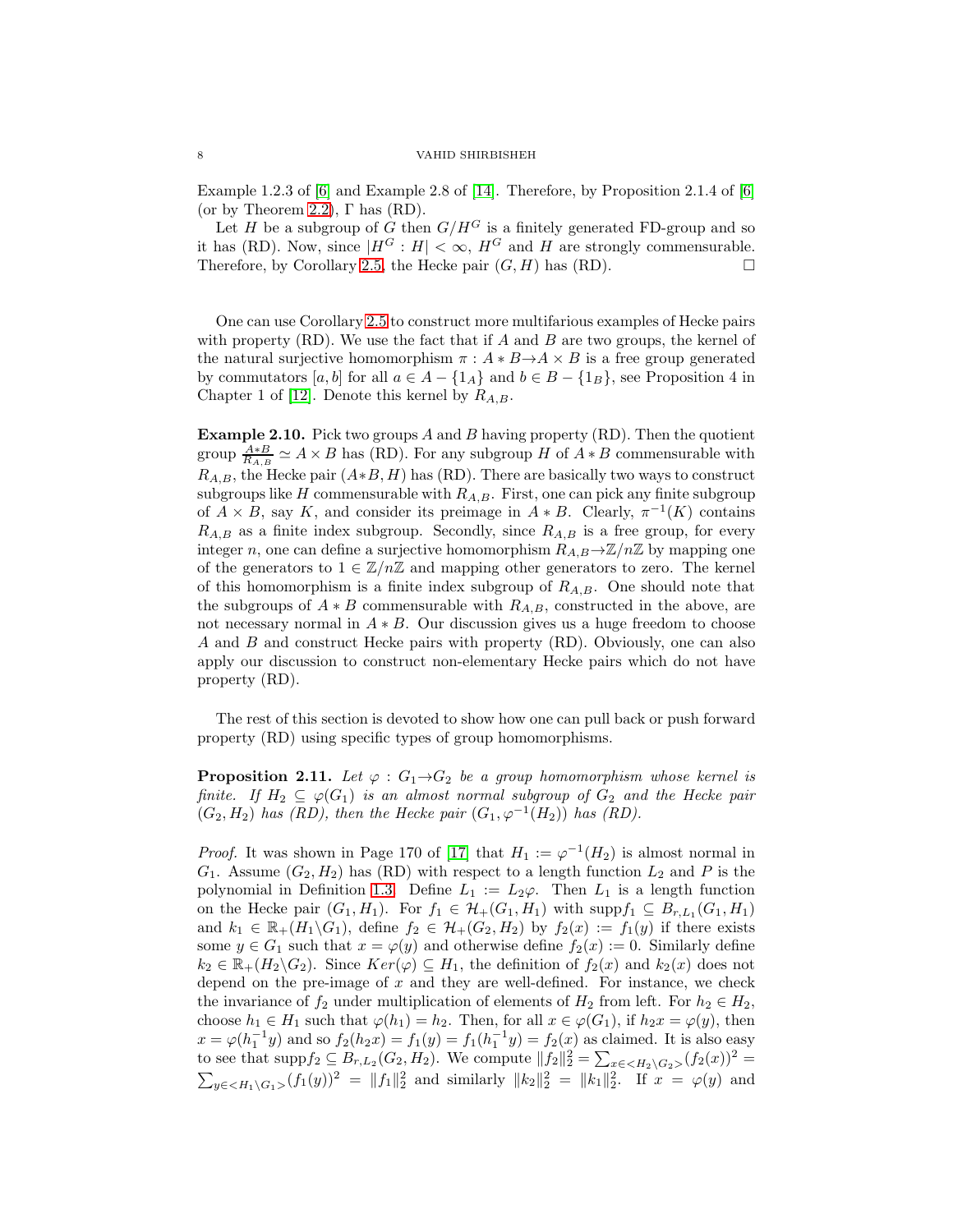$s = \varphi(t)$ , then  $sx^{-1} = \varphi(ty^{-1})$ . Thus we have

$$
||f_2 * k_2||_2^2 = \sum_{s \in \langle H_2 \setminus G_2 \rangle} \left( \sum_{x \in \langle H_2 \setminus G_2 \rangle} f_2(sx^{-1}) k_2(x) \right)^2
$$
  
= 
$$
\sum_{t \in \langle H_1 \setminus G_1 \rangle} \left( \sum_{y \in \langle H_1 \setminus G_1 \rangle} f_1(ty^{-1}) k_1(y) \right)^2
$$
  
= 
$$
||f_1 * k_1||_2^2.
$$

The above computations are based on the fact that a right coset of  $H_2$  either has a pre-image which has to be unique or it has no pre-image and in the latter case,  $f_2$ and  $k_2$  at this right coset have to be zero. From these equalities we conclude that  $||f_1 * k_1||_2^2 \le P(r) ||f_1||_2^2 ||k_1||_2^2$ , and so  $(G_1, H_1)$  has (RD) with respect to  $L_1$ . □

Two immediate corollaries of the above proposition are as follows:

Corollary 2.12. *Let* H *be an almost normal subgroup of a group* G *and let* Γ *be a subgroup of* G *containing* H*. If the Hecke pair* (G, H) *has (RD), then the Hecke pair* (Γ, H) *has (RD).*

One notes that the above corollary is a generalization of Proposition 2.1.1 of [\[6\]](#page-13-8).

Corollary 2.13. *Let* H *and* K *be two almost normal subgroups of a group* G *which are conjugate, namely there exists*  $g \in G$  *such that*  $K = gHg^{-1}$ . Then the Hecke *pair* (G, H) *has (RD) if and only if the Hecke pair* (G, K) *has (RD).*

The invariance of property (RD) of Hecke pairs under commensurability of subgroups follows immediately from the above corollary and Theorem [2.2.](#page-3-0)

<span id="page-8-0"></span>Corollary 2.14. *Let* H *and* K *be two almost normal subgroups of a group* G*. Assume there exists*  $g \in G$  *such that*  $gKg^{-1}$  *is strongly commensurable with* H. If *there is a length function* L *such that*  $gKg^{-1} \cup H \subseteq N_L$ , *then the Hecke pair*  $(G, H)$ *has (RD) with respect to* L *if and only if* (G, K) *has (RD) with respect to* L*.*

The following proposition is some how the dual of Proposition [2.11.](#page-7-0)

<span id="page-8-1"></span>**Proposition 2.15.** *Let*  $\varphi$  :  $G_1 \rightarrow G_2$  *be a surjective group homomorphism and let*  $H_1$ *be an almost normal subgroup of*  $G_1$  *containing*  $Ker\varphi$ *. If the Hecke pair*  $(G_1, H_1)$ *has (RD), then*  $(G_2, \varphi(H_1))$  *is a Hecke pair with property (RD).* 

*Proof.* Set  $H_2 := \varphi(H_1)$ . It is shown in page 170 of [\[17\]](#page-13-9) that  $(G_2, H_2)$  is a Hecke pair. Assume that  $(G_1, H_1)$  has (RD) with respect to  $L_1$  and P is the polynomial in Definition [1.3.](#page-2-0) For given  $y \in G_2$ , let x be an element of  $G_1$  such that  $y = \varphi(x)$ and define  $L_2(y) := L_1(x)$ . Since  $Ker\varphi \subseteq H_1 \subseteq N_{L_1}$ , the function  $L_2: G_2 \rightarrow [0, \infty[$ is well-defined. Indeed, it is a length function on the Hecke pair  $(G_2, H_2)$ . For  $f_2 \in \mathcal{H}_+(G_2, H_2)$  with supp $f_2 \subseteq B_{r,L_2}(G_2, H_2)$  and  $k_2 \in \mathbb{R}_+(H_2\backslash G_2)$ , we define  $f_1 := f_2\varphi$  and  $k_1 := k_2\varphi$ . It follows from the definition that  $f_1 \in \mathcal{H}_+(G_1, H_1)$ with supp $f_1 \subseteq B_{r,L_1}(G_1, H_1)$  and  $k_1 \in \mathbb{R}_+(H_1 \backslash G_1)$ . In fact,  $\varphi$  induces a bijection between the set of right cosets and a bijection between the set of double cosets of the Hecke pairs  $(G_1, H_1)$  and  $(G_2, H_2)$ . It follows from these bijections that  $||f_2||_2^2 = ||f_1||_2^2$ ,  $||k_2||_2^2 = ||k_1||_2^2$  and  $||f_1 * k_2||_2^2 = ||f_1 * k_1||_2^2$ . The rest of the proof is straightforward.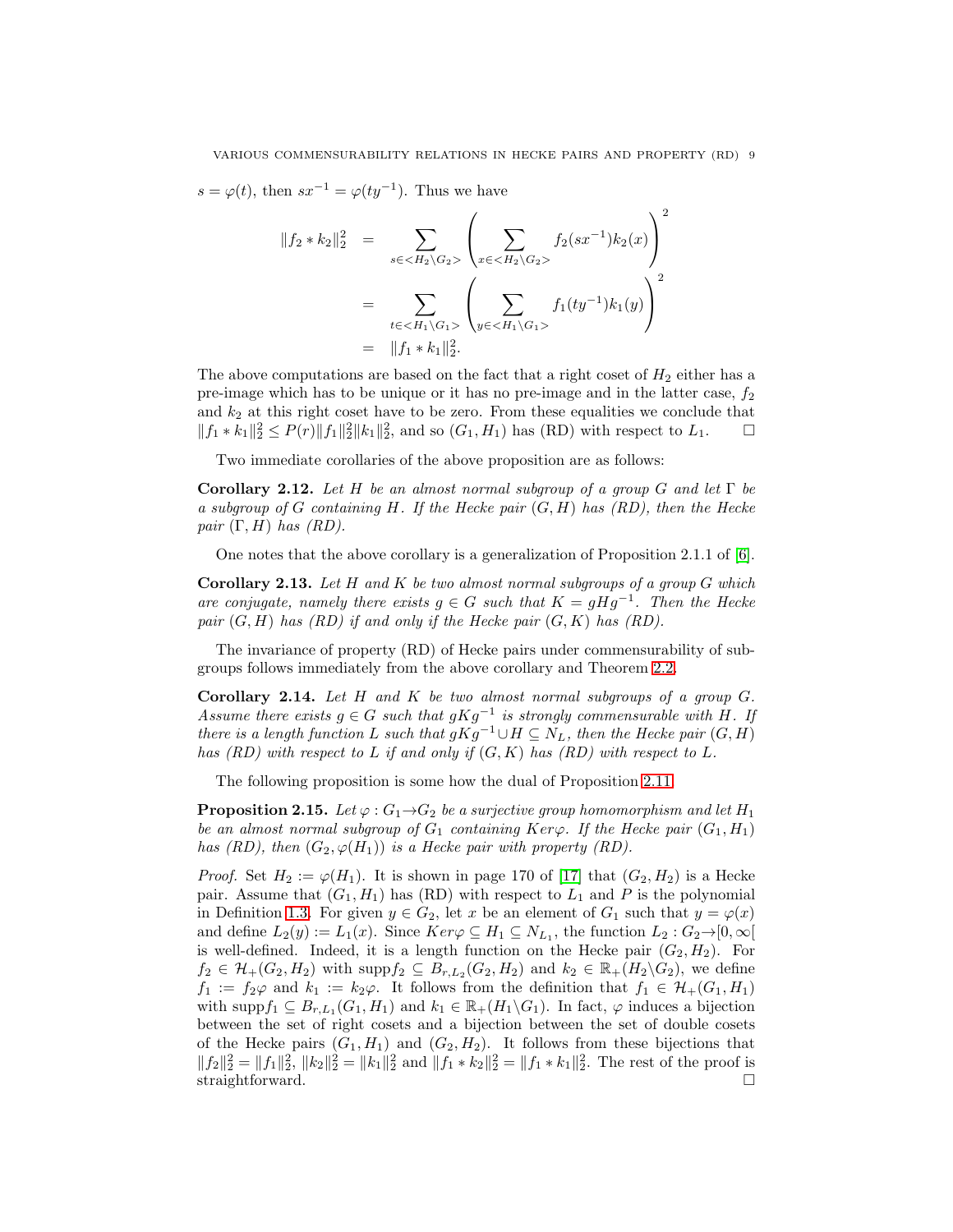We note that Propositions [2.11](#page-7-0) and [2.15](#page-8-1) together are a generalization of Propo-sition 2.1.4 of [\[6\]](#page-13-8). Note that the condition  $Ker\varphi \subseteq H$  is necessary in the above proposition, as it is apparent from the proof. Otherwise, since every finitely generated group is the quotient of a free group of finite rank, it would have (RD). However the condition  $\varphi$  being surjective can be relaxed in some cases that will be discussed in the following section.

## <span id="page-9-1"></span><span id="page-9-0"></span>3. Property (RD) and extensions of groups by Hecke pairs

In this section we consider a group extension

$$
(3.1) \t1 \longrightarrow G \longrightarrow E \stackrel{\pi}{\longrightarrow} \Gamma \longrightarrow 1
$$

and an almost normal subgroup  $H$  of  $G$  and study when  $H$  is an almost normal subgroup of E and when property (RD) of the Hecke pair  $(E, H)$  follows from property (RD) of the Hecke pair  $(G, H)$  and the group  $\Gamma$ .

**Definition 3.1.** In the above situation, we call a set-theoretic cross-section  $\sigma$ :  $\Gamma \rightarrow E$  consistent with the Hecke pair  $(G, H)$ , if  $\rho(\gamma)(H) = \sigma(\gamma)H\sigma(\gamma)^{-1} = H$  for all  $\gamma \in \Gamma$ . We also call the group extension [3.1](#page-9-1) consistent with the Hecke pair  $(G, H)$  if there is a set-theoretic cross-section  $\sigma : \Gamma \rightarrow E$  consistent with  $(G, H)$ .

- **Remark 3.2.** (i) The group extension  $(3.1)$  is split, namely there exist a homomorphism  $s : \Gamma \rightarrow E$  such that s is a cross-section if and only if E is semidirect product of G and Γ. In this case, the condition  $s(\gamma)Hs(\gamma)^{-1} \subseteq$ H for all  $\gamma \in \Gamma$  implies that s is a cross-section consistent with the Hecke pair  $(G, H)$ .
	- (ii) If a cross-section  $\sigma$  is consistent with the Hecke pair  $(G, H)$ , then the number,  $L(\sigma(\gamma))$ , of distinct left cosets of H in  $H\sigma(\gamma)H$  equals 1 for all  $\gamma \in \Gamma$ .

<span id="page-9-3"></span>Lemma 3.3. *Assume [\(3.1\)](#page-9-1) is a group extension consistent with the Hecke pair*  $(G, H)$  *and*  $\sigma$  *is the consistent cross-section described in the above. Let* f *and*  $\rho$  *be as defined in Remark [2.3.](#page-5-2)*

- (i) *The pair* (E, H) *is a Hecke pair.*
- (ii) *If* H *is normal in* G*, then it is normal in* E *too.*
- (iii) *For every*  $\beta, \gamma \in \Gamma$ , the map  $\theta_{\gamma,\beta}$  :<  $G/H > \rightarrow$  <  $G/H >$  defined by  $g \mapsto \sigma(\gamma) \sigma(\beta)^{-1} g \sigma(\gamma \beta^{-1})^{-1}$  for all  $g \in G$  is a well-defined bijective map.
- (iv) The map  $(Hg, \gamma) \mapsto H(g, \gamma)$  is a bijection between the sets  $\langle H \rangle G > \gamma \Gamma$  $and < H \setminus (G \times \Gamma) > = < H \setminus E_{\sigma} >$ , where the multiplication between elements *of* G and elements of  $\Gamma$  *in both sides are as in*  $E_{\sigma}$ .

*Proof.* (i) Let  $g \in G$  and  $h \in H \cap gHg^{-1}$ . Then there exists  $h_1 \in H$  such that  $hg = gh_1$ . For given  $\gamma \in \Gamma$ , set  $h_2 := \sigma(\gamma)^{-1}h_1\sigma(\gamma)$ . Then  $h_2 \in H$ and we have  $(g, \gamma)(h_2, 1_\Gamma) = (g\sigma(\gamma)h_2\sigma(\gamma)^{-1}, \gamma) = (gh_1, \gamma) = (hg, \gamma) =$  $(h,1_\Gamma)(g,\gamma)$ . This shows that  $h \in (g,\gamma)H(g,\gamma)^{-1}$ , so  $H \cap gHg^{-1} \subseteq H \cap$  $(g, \gamma)H(g, \gamma)^{-1}$ . Hence

(3.2) 
$$
|H: H \cap (g, \gamma)H(g, \gamma)^{-1}| \leq |H: H \cap gHg^{-1}| < \infty.
$$

<span id="page-9-2"></span>Since this is true for every  $g \in G$  and  $\gamma \in \Gamma$ , H is almost normal in  $E_{\sigma}$  and so is in  $E$ .

(ii) It is clear from [\(3.2\)](#page-9-2).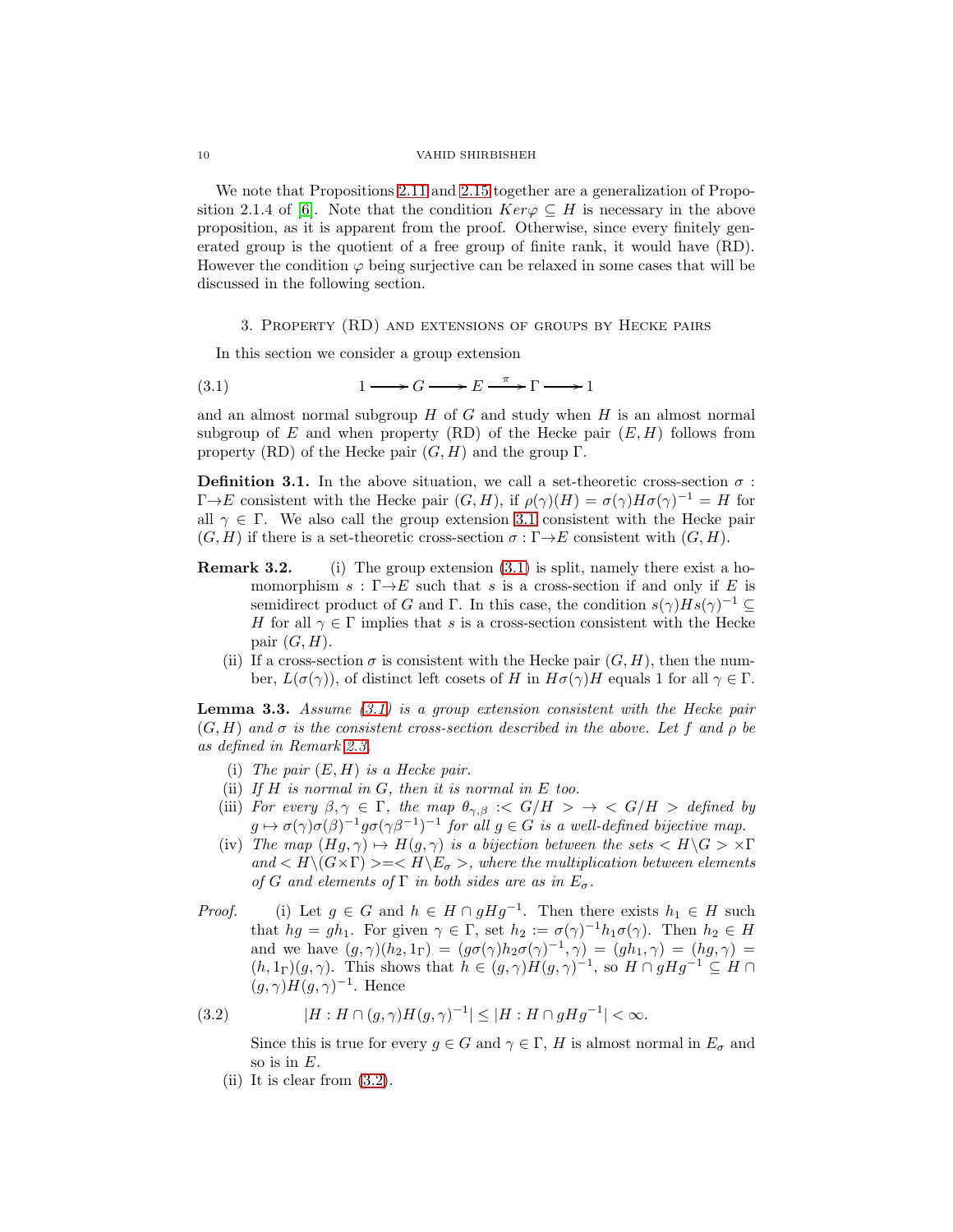(iii) One easily computes

$$
\theta_{\gamma,\beta}(g) = \sigma(\gamma)\sigma(\beta)^{-1}\sigma(\gamma\beta^{-1})^{-1}\rho(\gamma\beta^{-1})(g).
$$

Since  $\rho(x)$  is an automorphism on G for all  $x \in \Gamma$  and the group extension is consistent with the Hecke pair, the map defined by  $g \mapsto \rho(\gamma \beta^{-1})(g)$  is a bijective map from  $\langle G/H \rangle$  onto  $\langle G/H \rangle$ . On the other hand, the left multiplication of an element (here  $\sigma(\gamma)\sigma(\beta)^{-1}\sigma(\gamma\beta^{-1})^{-1}$ ) of G in left cosets is a permutation of the set of left cosets. Therefore  $\theta_{\gamma,\beta}$  is well defined and bijective for every  $\gamma, \beta \in \Gamma$ .

(iv) It is straightforward.

 $\Box$ 

The existence of a consistent cross-section in a group extension like [\(3.1\)](#page-9-1) is not the only case that leads to an extension of a group  $\Gamma$  by a Hecke pair  $(G, H)$ . For example, the famous Hecke pair used by Jean-Benoît Bost and Alain Connes in [\[2\]](#page-13-1) comes from the following group extension  $0 \to \mathbb{Q} \to \mathbb{Q} \rtimes \mathbb{Q}_+^{\times} \to \mathbb{Q}_+^{\times} \to 1$ . Here  $H = \mathbb{Z}$  and is a normal subgroup of  $\mathbb{Q}$  and so the Bost-Connes Hecke pair is  $(\mathbb{Q} \rtimes \mathbb{Q}_+^{\times}, \mathbb{Z} \rtimes 1)$ . To see the action of  $\mathbb{Q}_+^{\times}$  on  $\mathbb{Q}$ , one needs to consider them as matrix groups;  $\mathbb{Q} = \left\{ \begin{pmatrix} 1 & b \\ 0 & 1 \end{pmatrix}; b \in \mathbb{Q} \right\}$  and  $\mathbb{Q}_{+}^{\times} = \left\{ \begin{pmatrix} 1 & 0 \\ 0 & a \end{pmatrix} \right\}$  $0 \quad a$  $\Big)$  ;  $a \in \mathbb{Q}_+^{\times}$  $\Big\}$ . In [\[16\]](#page-13-13), we use this realization of the Bost-Connes Hecke pair to show that this Hecke pair does not have (RD). One notes that the above group extension is not consistent with the Hecke pair  $(\mathbb{Q}, \mathbb{Z})$ , because otherwise  $\mathbb{Z} \rtimes 1$  would be normal in  $\mathbb{Q} \rtimes \mathbb{Q}_+^{\times}$ by Lemma [3.3\(](#page-9-3)ii). Brenken generalized this example and proved that, regarding the group extension [\(3.1\)](#page-9-1), if H is a normal subgroup of G and for every  $\gamma \in \Gamma$  the subgroup  $\frac{\rho(\gamma)(H)H}{H}$  of  $G/H$  is finite, then H is an almost normal subgroup of E, see Lemma 1.9 in [\[3\]](#page-13-14). Similar conditions were given in Proposition 1.7 of [\[8\]](#page-13-15), see also [\[1\]](#page-13-16). Although in the above papers there are weaker conditions which imply  $H$  is almost normal in  $E$ , generally these weaker conditions do not imply Lemma [3.3\(](#page-9-3)iii)

<span id="page-10-1"></span>Proposition 3.4. *Let* H *be an almost normal subgroup of a group* G *and let*  $1 \rightarrow G \rightarrow E \rightarrow \Gamma \rightarrow 1$  *be a group extension consistent with the Hecke pair*  $(G, H)$ *. Assume*  $L_0$ ,  $L$  *and*  $L_1$  *are length functions on the Hecke pairs*  $(G, H)$ ,  $(E, H)$  *and the group* Γ*, respectively, such that:*

which is an important ingredient in the proof of the following proposition.

- (i) *the Hecke pair*  $(G, H)$  *and the group*  $\Gamma$  *have*  $(RD)$  *with respect to*  $L_0$  *and* L1*, respectively, and*
- <span id="page-10-0"></span>(ii) *there are positive constants* c *and* e *such that*

(3.3) 
$$
L_0(s) + L_1(\gamma) \le cL(s, \gamma)^e, \quad \forall (s, \gamma) \in E_{\sigma},
$$

*where*  $E_{\sigma}$  *denotes the decomposition of* E *as constructed in Remark [2.3.](#page-5-2) Then the Hecke pair* (E, H) *has (RD) with respect to* L*.*

*Proof.* Let  $P_0$  and  $P_1$  be the polynomials appearing in the definition of property (RD) for the Hecke pair  $(G, H)$  and the group Γ, respectively. Let  $\sigma : \Gamma \rightarrow E$  be the cross-section consistent with the Hecke pair  $(G, H)$  and let  $\rho : \Gamma \rightarrow Aut(G)$  be as defined in Remark [2.3.](#page-5-2) In the following the subgroup  $H \times \{1_{\Gamma}\}\$  of  $E_{\sigma}$  is denoted by the same notation as H considered as the subgroup in G or E. Let  $\phi \in \mathcal{H}_+(E_\sigma, H)$ such that  $supp(\phi) \subseteq B_{r,L}(E_{\sigma}, H)$  and let  $\psi \in \mathbb{R}_+(H \backslash E_{\sigma})$ . For all  $g \in H \backslash G$  and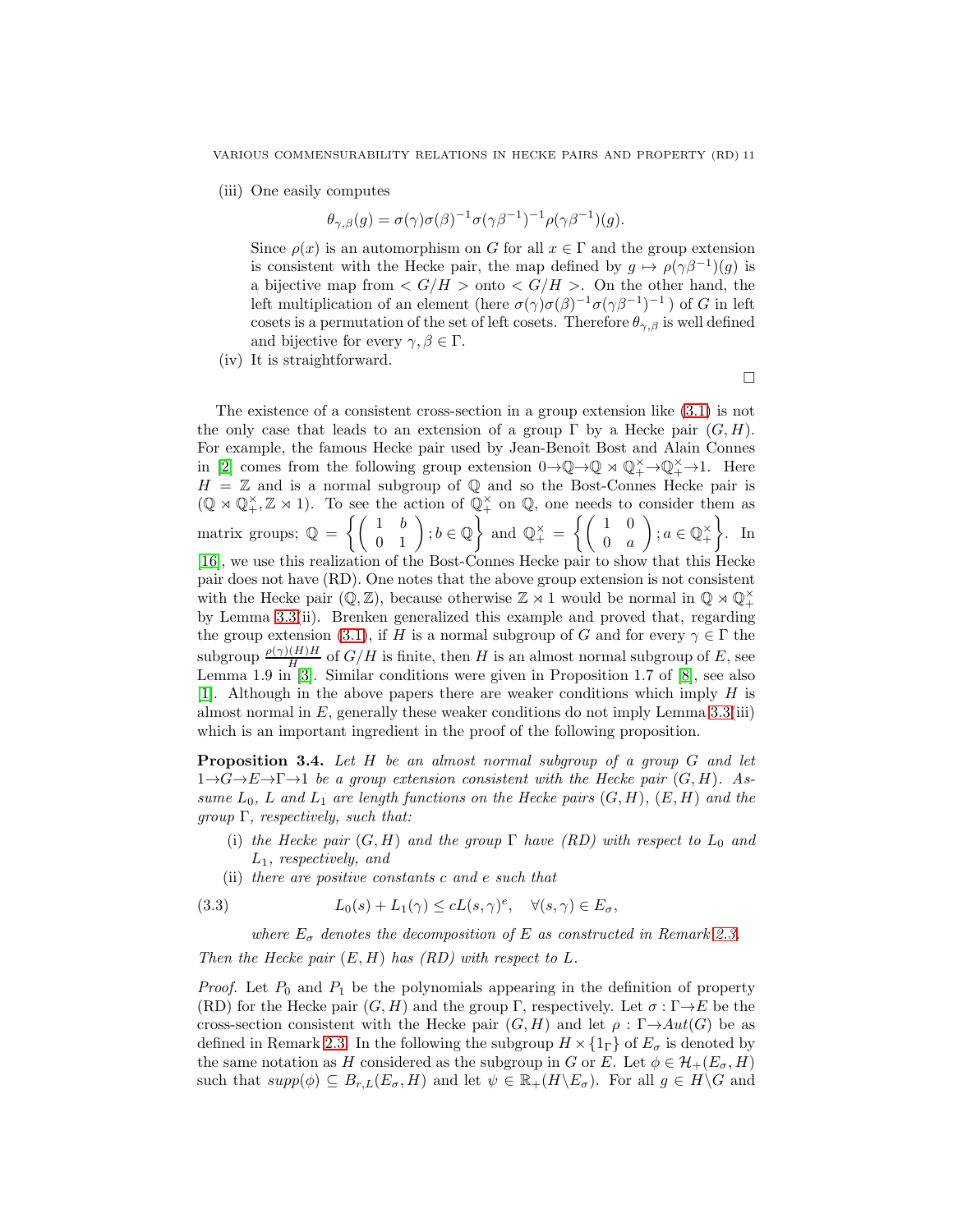$\beta, \gamma \in \Gamma$ , we define

$$
\phi_{\gamma,\beta}(g) := \phi(g, \gamma \beta^{-1}), \qquad \psi_{\beta}(g) := \psi(g, \beta).
$$

Then  $\phi_{\gamma,\beta} \in \mathcal{H}_+(G,H)$  and  $\psi_{\beta} \in \mathbb{R}_+(H \backslash G)$  and by applying Inequality [\(3.3\)](#page-10-0), we have  $supp(\phi_{\gamma,\beta}) \subseteq B_{cr^e,L_0}(G,H)$ . Using [\(2.2\)](#page-5-0), [\(2.5\)](#page-5-4), Lemma [3.3\(](#page-9-3)iii),(iv) and the fact that  $t \in \mathbb{R} \setminus G > 0$  if and only if  $t^{-1} \in \mathbb{R} \setminus G / H > 0$ , we compute

$$
\|\phi * \psi\|_{2}^{2} = \sum_{(s,\gamma)\in\langle H\setminus E_{\sigma}\rangle} \left( \sum_{(t,\beta)\in\langle H\setminus E_{\sigma}\rangle} \phi(s\theta_{\gamma,\beta}(t^{-1}), \gamma\beta^{-1})\psi(t,\beta) \right)^{2}
$$
  
\n
$$
= \sum_{(s,\gamma)\in\langle H\setminus G\rangle\times\Gamma} \left( \sum_{(t,\beta)\in\langle H\setminus G\rangle\times\Gamma} \phi(st^{-1}, \gamma\beta^{-1})\psi(t,\beta) \right)^{2}
$$
  
\n
$$
= \sum_{\gamma\in\Gamma} \sum_{s\in\langle H\setminus G\rangle} \left( \sum_{\beta\in\Gamma} \sum_{t\in\langle H\setminus G\rangle} \phi_{\gamma,\beta}(st^{-1})\psi_{\beta}(t) \right)^{2}
$$
  
\n
$$
= \sum_{\gamma\in\Gamma} \left| \sum_{\beta\in\Gamma} \phi_{\gamma,\beta} * \psi_{\beta}(s) \right|_{2}^{2}
$$
  
\n
$$
\leq \sum_{\gamma\in\Gamma} \left( \sum_{\beta\in\Gamma} \|\phi_{\gamma,\beta} * \psi_{\beta}\|_{2} \right)^{2}
$$
  
\n
$$
\leq \sum_{\gamma\in\Gamma} \left( \sum_{\beta\in\Gamma} P_{0}(cr^{e}) \|\phi_{\gamma,\beta}\|_{2} \|\psi_{\beta}\|_{2} \right)^{2}.
$$

Now, we set  $\phi'(\beta) := \left(\sum_{g \in \langle H \setminus G \rangle} \phi(g, \beta)^2\right)^{1/2}$  and  $\psi'(\beta) := ||\psi_{\beta}||_2$ . One notes that  $\phi', \psi' \in \mathbb{R}_+(\Gamma)$  and  $supp(\phi') \subseteq B_{cr^e, L_1}(\Gamma)$  again by Inequality [\(3.3\)](#page-10-0). One also easily computes  $\|\phi'\|_2 = \|\phi\|_2$  and  $\|\psi'\|_2 = \|\psi\|_2$ . Then we have

$$
\begin{array}{rcl}\n\phi'(\gamma\beta^{-1}) & = & \left(\sum_{g \in \langle H \setminus G \rangle} \phi(g, \gamma\beta^{-1})^2\right)^{1/2} \\
& = & \left(\sum_{g \in \langle H \setminus G \rangle} \phi_{\gamma, \beta}(g)^2\right)^{1/2} \\
& = & \|\phi_{\gamma, \beta}\|_2.\n\end{array}
$$

Hence we have

$$
\begin{array}{rcl}\n\|\phi * \psi\|_2^2 & \leq & P_0(c r^e)^2 \sum_{\gamma \in \Gamma} \left( \sum_{\beta \in \Gamma} \phi'(\gamma \beta^{-1}) \psi'(\beta) \right)^2 \\
& = & P_0(c r^e)^2 \|\phi' * \psi'\|_2^2 \\
& \leq & P_0(c r^e)^2 P_1(c r^e)^2 \|\phi'\|_2^2 \|\psi'\|_2^2 \\
& \leq & P(r)^2 \|\phi\|_2^2 \|\psi\|_2^2,\n\end{array}
$$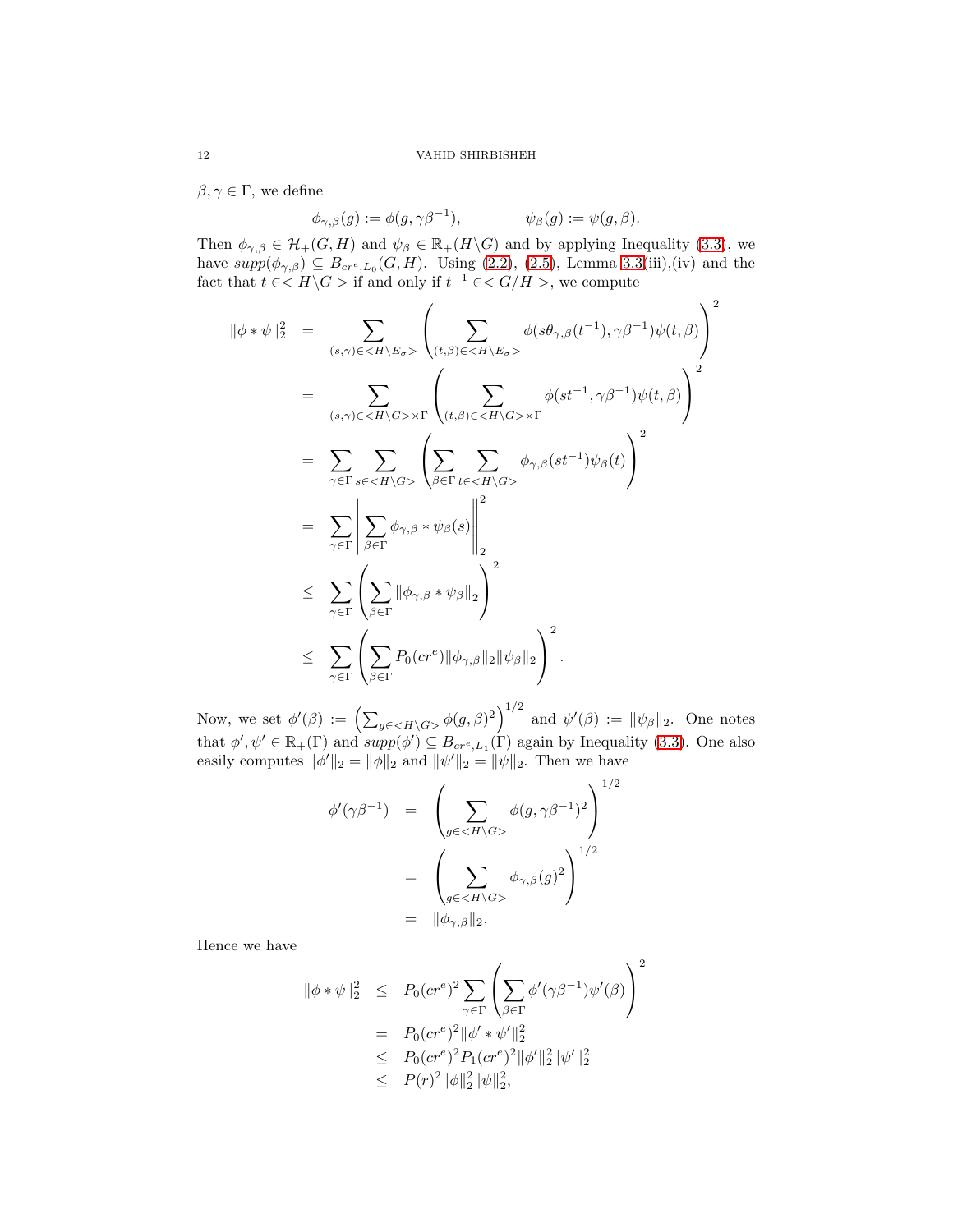where P is a polynomial such that  $P_0(c r^e) P_1(c r^e) \le P(r)$  for all  $r > 0$ .

The above proposition is a generalization of Lemma 2.1.2 of [\[6\]](#page-13-8). An immediate corollary of the above proposition is that if a Hecke pair  $(G, H)$  and a group Γ have property (RD), then the Hecke pair  $(G \times \Gamma, H \times 1_{\Gamma})$  has (RD). This situation can be generalized further in the form of the following proposition which clearly follows from a similar argument as the proof of the above proposition.

**Proposition 3.5.** Let  $(G_i, H_i)$  be Hecke pairs for  $i = 1, \dots, n$ . Then the Hecke  $pair \overline{(\prod_{i=1}^{n} G_i, \prod_{i=1}^{n} H_i)}$  *has (RD) if and only if every Hecke pair*  $(G_i, H_i)$  *has (RD) for*  $i = 1, \dots, n$ *.* 

**Remark 3.6.** Let  $(G, H)$  be a Hecke pair. Assume the group extension [\(3.1\)](#page-9-1) is consistent with the Hecke pair  $(G, H)$ . When  $\Gamma$  is a finite group, it always has property (RD) with respect to the zero length function, which is denoted by  $L_1$ here. If the Hecke pair  $(G, H)$  has (RD) with respect to a length function  $L_0$ , one can use  $L_0$  to construct a length function L on E which satisfies Inequality [\(3.3\)](#page-10-0).

For all  $(g, \gamma) \in E_{\sigma}$ , define  $p(g, \gamma) := g$ . One checks that

$$
p((g_1, \gamma_1)(g_2, \gamma_2)) = p(g_1, \gamma_1)p((1_G, \gamma_1)(g_2, \gamma_2)), \quad \forall (g_1, \gamma_1), (g_2, \gamma_2) \in E_{\sigma}.
$$

Now, for all  $(g, \gamma) \in E_{\sigma}$ , define  $k(g, \gamma) := \max_{\beta \in \Gamma} L_0(p((1_G, \beta)(g, \gamma)))$ . Then, for all  $(g_1, \gamma_1), (g_2, \gamma_2) \in E_{\sigma}$ , we have

$$
k((g_1, \gamma_1)(g_2, \gamma_2)) = \max_{\beta \in \Gamma} L_0(p((1_G, \beta)[(g_1, \gamma_1)(g_2, \gamma_2)]))
$$
  
\n
$$
= \max_{\beta \in \Gamma} L_0(p([(1_G, \beta)(g_1, \gamma_1)](g_2, \gamma_2)))
$$
  
\n
$$
= \max_{\beta \in \Gamma} L_0(p((1_G, \beta)(g_1, \gamma_1))p((1_G, \beta\gamma_1)(g_2, \gamma_2)))
$$
  
\n
$$
\leq \max_{\beta \in \Gamma} [L_0(p((1_G, \beta)(g_1, \gamma_1))) + L_0(p((1_G, \beta\gamma_1)(g_2, \gamma_2)))]
$$
  
\n
$$
\leq \max_{\beta \in \Gamma} L_0(p((1_G, \beta)(g_1, \gamma_1))) + \max_{\delta \in \Gamma} L_0(p((1_G, \delta)(g_2, \gamma_2)))
$$
  
\n
$$
= k(g_1, \gamma_1) + k(g_2, \gamma_2).
$$

Define  $L(g, \gamma) := k(g, \gamma) + k((g, \gamma)^{-1})$ . Clearly L is a length function on  $E_{\sigma}$  and Inequality [\(3.3\)](#page-10-0) holds for  $c = 1$  and  $e = 1$ .

This discussion allows us to drop Condition (ii) about the length functions from Proposition [3.4.](#page-10-1)

The idea applied in the above remark is taken from Proposition 2.1.5 of [\[6\]](#page-13-8). The following corollary is the generalization of Proposition 2.1.5 of [\[6\]](#page-13-8) in the setting of Hecke pairs. It is helpful to extend property (RD) to bigger Hecke pairs subject to some conditions. This is done in the following corollary.

Corollary 3.7. *Consider a Hecke pair* (G, H) *with property (RD) and let* E *be a group containing* G *as a subgroup of finite index.* Set  $G_1 := \bigcap_{x \in E} xGx^{-1}$  *and*  $H_1 := G_1 \cap H$ . The pair  $(G_1, H_1)$  is a Hecke pair and has  $(RD)$ . Furthermore, if the *group extension*  $1 \rightarrow G_1 \rightarrow E \rightarrow E/G_1 \rightarrow 1$  *is consistent with the Hecke pair*  $(G_1, H_1)$ *, the Hecke pair* (E, H) *has (RD).*

*Proof.*  $G_1$  is a normal subgroup of E of finite index. Thus  $H_1$  is a subgroup of H of finite index. This implies that the pair  $(G, H_1)$  is a Hecke pair with property  $(RD)$ . By proposition [2.11,](#page-7-0) the pair  $(G_1, H_1)$  is a Hecke pair with  $(RD)$ . The rest follows from the above remark and Proposition [3.4.](#page-10-1)